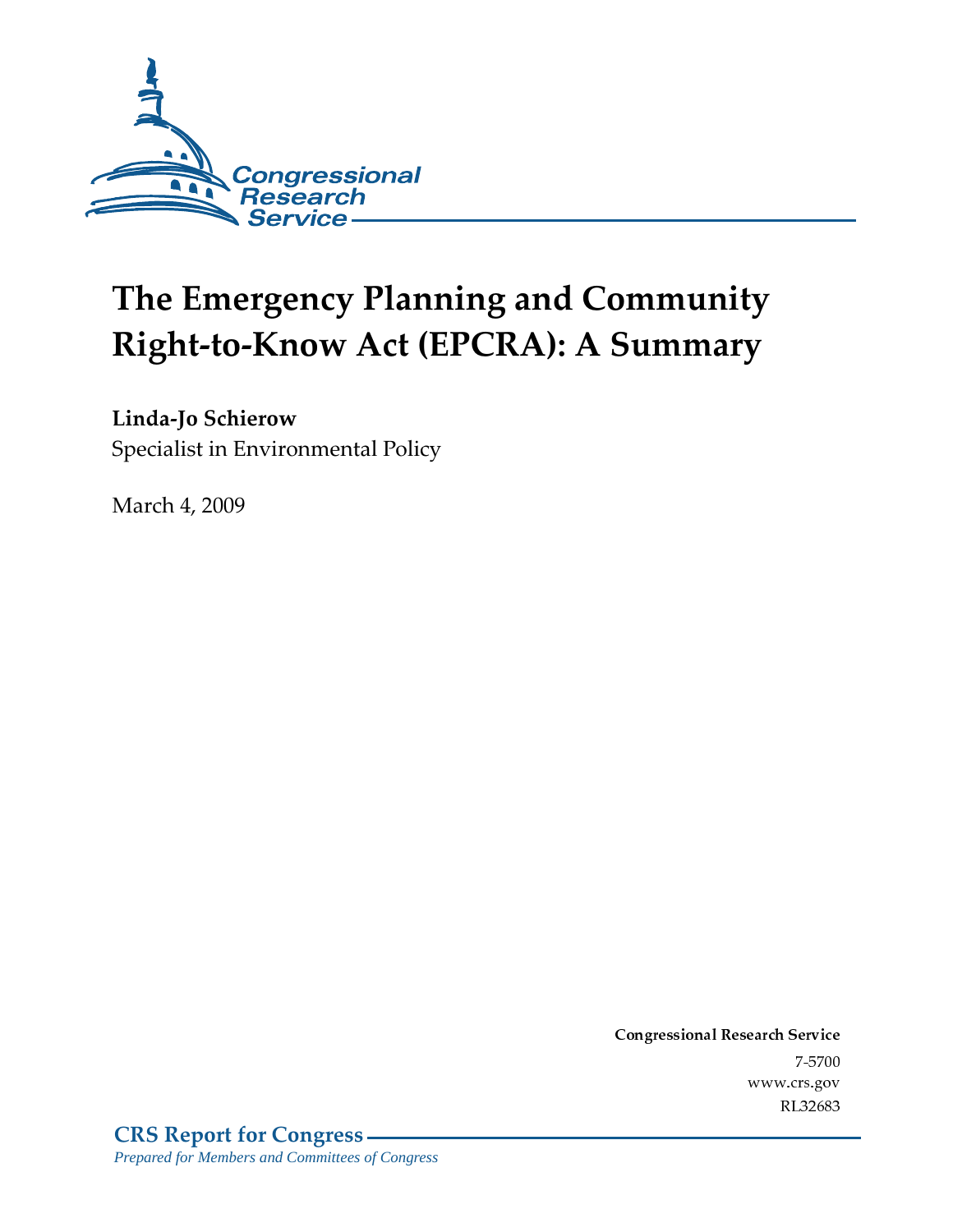### Summary

This report summarizes the Emergency Planning and Community Right-to-Know Act (EPCRA) and the major regulatory programs that mandate reporting by industrial facilities of releases of hazardous chemicals to the environment, as well as local planning to respond in the event of significant, accidental releases. The text is excerpted, with minor modifications, from the corresponding chapter of CRS Report RL30798, *Environmental Laws: Summaries of Major Statutes Administered by the Environmental Protection Agency (EPA)*, which summarizes 12 major environmental statutes. This report will be updated at the beginning of the first session of each new Congress, or sooner if Congress enacts a law that substantively changes the statute.

The Emergency Planning and Community Right-to-Know Act (42 U.S.C. 11001-11050) was enacted in 1986 as Title III of the Superfund Amendments and Reauthorization Act (P.L. 99-499). In Subtitle A, EPCRA established a national framework for EPA to mobilize local government officials, businesses, and other citizens to plan ahead for chemical accidents in their communities. EPCRA required each state to create a State Emergency Response Commission (SERC), to designate emergency planning districts, and to establish local emergency planning committees (LEPCs) for each district. EPA is required to list extremely hazardous substances, and to establish threshold planning quantities for each substance. The law directs each facility to notify the LEPC for its district if it stores or uses any "extremely hazardous substance" in excess of its threshold planning quantity. LEPCs are to work with such facilities to develop response procedures, evacuation plans, and training programs for people who will be the first to respond in the event of an accident. EPCRA requires that facilities immediately report a sudden release of any hazardous substance that exceeds the reportable quantity to appropriate state, local, and federal officials.

Subtitle B directs covered facilities annually to submit information about the chemicals that they have present to the LEPC, SERC, and local fire department. In addition, manufacturers and other facilities designated by EPA must estimate and report to EPA annually on releases from their facilities of certain toxic chemicals to the land, air, or water. EPA must compile that data into a computerized database, known as the Toxics Release Inventory (TRI). Generally, all information about chemicals that is required to be reported to LEPCs, SERCs, or EPA is made available to the general public, but EPCRA authorizes reporting facilities to withhold the identity of a chemical if it is a trade secret. Citizens are given the authority to bring civil action against a facility, EPA, a governor, or an SERC for failure to implement EPCRA requirements.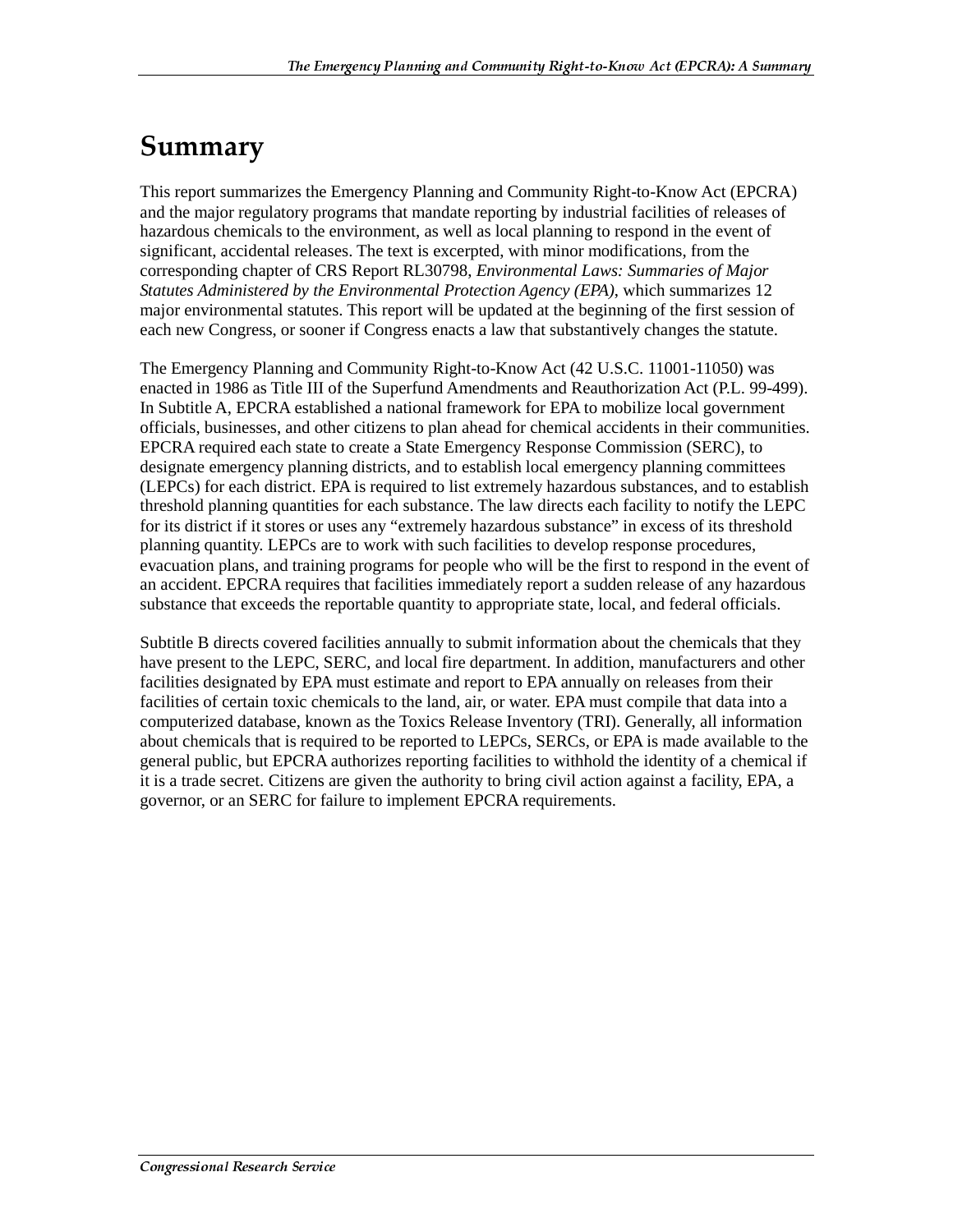# **Contents**

### **Tables**

| Table 1. Major U.S. Code Sections: Emergency Planning and Community Right-to-Know |  |
|-----------------------------------------------------------------------------------|--|
|                                                                                   |  |

### Contacts

|--|--|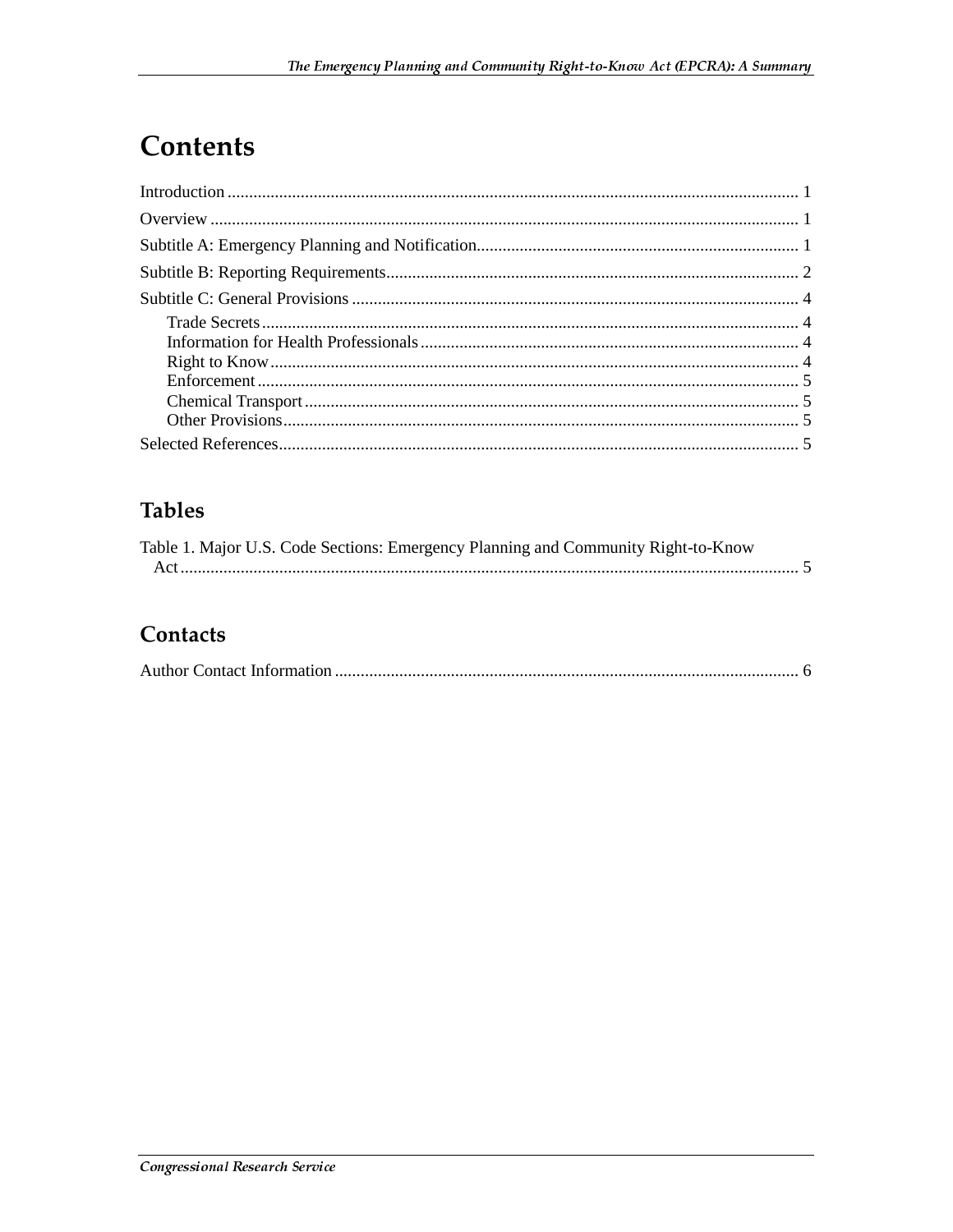## <u>Introduction</u>

The Emergency Planning and Community Right-to-Know Act (EPCRA) establishes requirements and a framework to ensure that the U.S. Environmental Protection Agency (EPA), state and local governments, and the private sector will work together to control and, if necessary, respond to releases of hazardous chemicals to the environment. This report describes key provisions of EPCRA. In addition, it provides several references for more detailed information about the act, and a table that cross-references sections of the *U.S. Code* with corresponding sections of the act. The report highlights key provisions rather than providing a comprehensive inventory of the act's numerous sections, and addresses authorities and limitations imposed by the statute, rather than the status of implementation or other policy issues.

# Overview

The sudden, accidental release in December 1984 of methyl isocyanate in an industrial incident at the Union Carbide plant in Bhopal, India, and the attendant loss of thousands of lives and widespread injuries motivated many in Congress to support legislation to reduce the risk of chemical accidents in the United States. The Emergency Planning and Community Right-to-Know Act (42 U.S.C. 11001-11050) was enacted in 1986 as Title III of the Superfund Amendments and Reauthorization Act (P.L. 99-499). EPCRA established state commissions and local committees to develop and implement procedures for coping with releases of hazardous chemicals, and mandated annual reporting to government officials on environmental releases of such chemicals by the facilities that manufacture or use them in significant amounts. EPA facilitates planning, enforces compliance when necessary, and provides public access to information about environmental releases of toxic chemicals.

### **Subtitle A: Emergency Planning and Notification**

EPCRA established a national framework for EPA to mobilize local government officials, businesses, and other citizens to plan ahead for possible chemical accidents in their communities. Subtitle A requires local planning to respond to sudden releases of chemicals that might occur in the event of a spill, explosion, or fire. It is intended to ensure that responsible officials will know what hazardous chemicals are used or stored by local businesses and will be notified quickly in the event of an accident.

Under Section 301, each state is required to create a State Emergency Response Commission (SERC), to designate emergency planning districts, and to establish local emergency planning committees (LEPCs) for each district. Section 302 requires EPA to list extremely hazardous substances and to establish threshold planning quantities for each substance. Originally, Congress defined chemicals as "extremely hazardous substances" if they appeared on a list EPA published in November 1985 as Appendix A in "Chemical Emergency Preparedness Program Interim Guidance." However, EPA has authority to revise the list, and the threshold quantities of chemicals. Based on listing criteria, the intent appears to be to include only chemicals in quantities that could harm people exposed to them for only a short period of time. The law directs each facility to notify the LEPC for its district if it stores or uses any "extremely hazardous substance" in excess of its threshold planning quantity.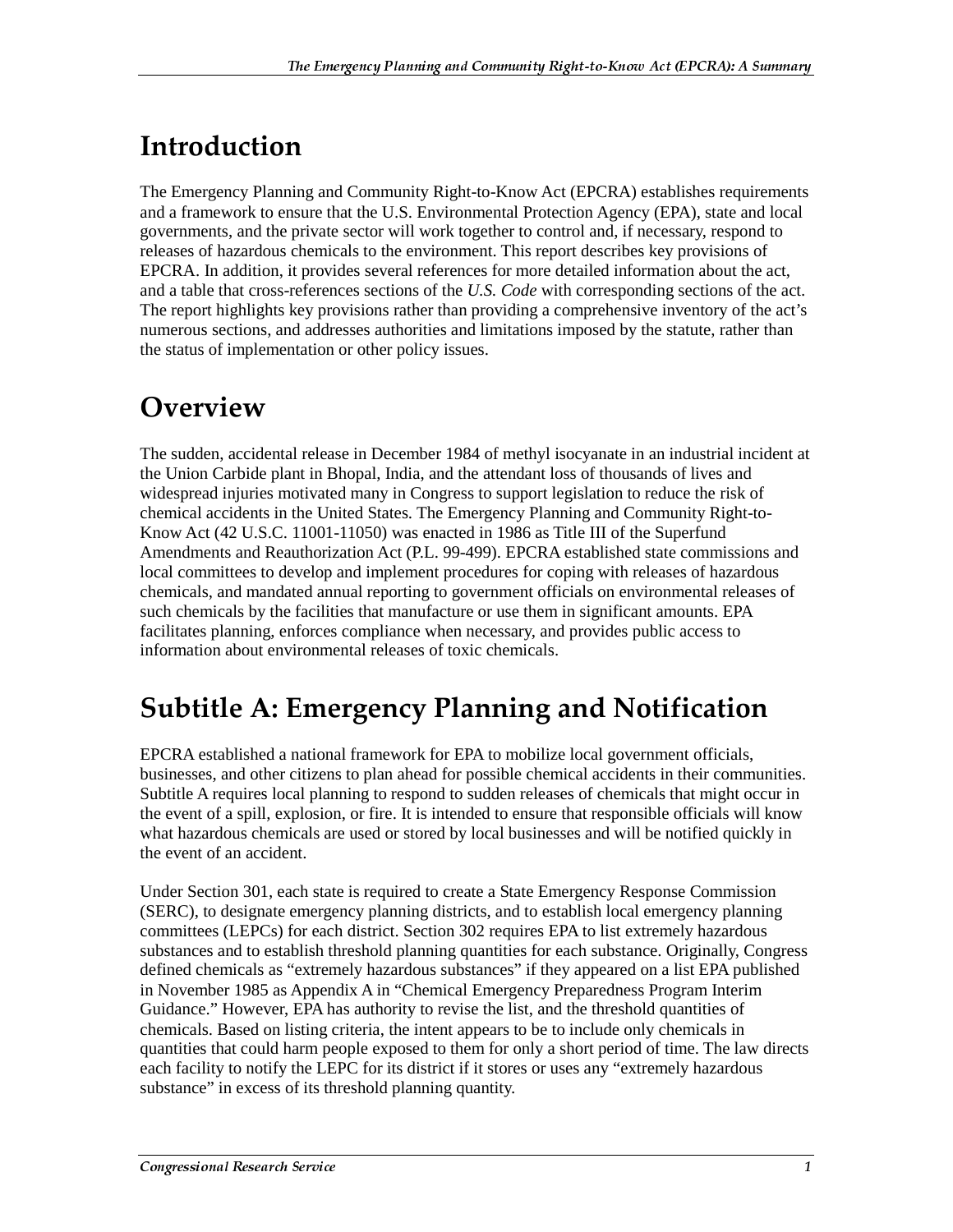Section 303 directs LEPCs to work with facilities handling specified "extremely hazardous substances" to develop response procedures, evacuation plans, and training programs for people who will be the first to respond in the event of an accident. Upon request, facility owners and operators are required to provide an LEPC with any additional information that it finds necessary to develop or implement an emergency plan.

Section 304 requires that facilities immediately report a release of any "extremely hazardous substance" or any "hazardous substance" (a much broader category of chemicals defined under the Comprehensive Environmental Response, Compensation, and Liability Act (CERCLA) Section  $102(a)$ ) that exceeds the reportable quantity to appropriate state, local, and federal officials.<sup>1</sup> Releases of a reportable quantity of a "hazardous substance" also must be reported to the National Response Center under CERCLA Section 103(a). (For more on CERCLA, see CRS Report RL30798, *Environmental Laws: Summaries of Major Statutes Administered by the Environmental Protection Agency (EPA)*, which includes a summary of CERCLA.)

### Subtitle B: Reporting Requirements

Subtitle B establishes various reporting requirements for facilities. The information collected may be used to develop and implement emergency plans, as well as to provide the public with general information about chemicals to which they may be exposed.

The Occupational Health and Safety Act of 1970 (OSHAct) requires most employers to provide employees with access to a material safety data sheet (MSDS) for any "hazardous chemical." This "right-to-know" law for workers aims to ensure that people potentially exposed to such chemicals have access to information about the potential health effects of exposure and how to avoid them. EPCRA, Section 311, requires facilities covered by OSHAct to submit an MSDS for each "hazardous chemical" or a list of such chemicals to the LEPC, the SERC, and the local fire department. EPA has authority to establish categories of health and physical hazards and to require facilities to list hazardous chemicals grouped by such categories in their reports. An MSDS need only be submitted once, unless there is a significant change in the information it contains. An MSDS must be provided in response to a request by an LEPC or a member of the public. "Hazardous chemicals" are defined by the *Code of Federal Regulations*, Title 29, at Section  $1910.1200(c)$ .<sup>2</sup>

EPCRA, Section 312, requires the same employers to submit annually an emergency and hazardous chemical inventory form to the LEPC, SERC, and local fire department. These forms must provide estimates of the maximum amount of the chemicals present at the facility at any time during the preceding year; estimates of the average daily amount of chemicals present; and the general location of the chemicals in the facility.<sup>3</sup> Information must be provided to the public in

 $\overline{a}$ 

<sup>&</sup>lt;sup>1</sup> Under CERCLA Section 102(a), a "hazardous substance" includes any "elements, compounds, mixtures, solutions, and substances which, when released into the environment may present a substantial danger to the public health or welfare or the environment." Included in this definition are substances listed under the authority of any of the major environmental statutes (see CERCLA Section 101(14)).

 $2$  EPCRA does not cover foods, food additives, or other substances regulated by the Food and Drug Administration; solids in a manufactured item to the extent exposure to people or the environment does not occur; substances used for personal or household purposes; substances used in research or hospitals; or substances used in routine agricultural operations.

 $3$  EPCRA allows facilities to report aggregate amounts of chemicals with similar health and environmental effects. This (continued...)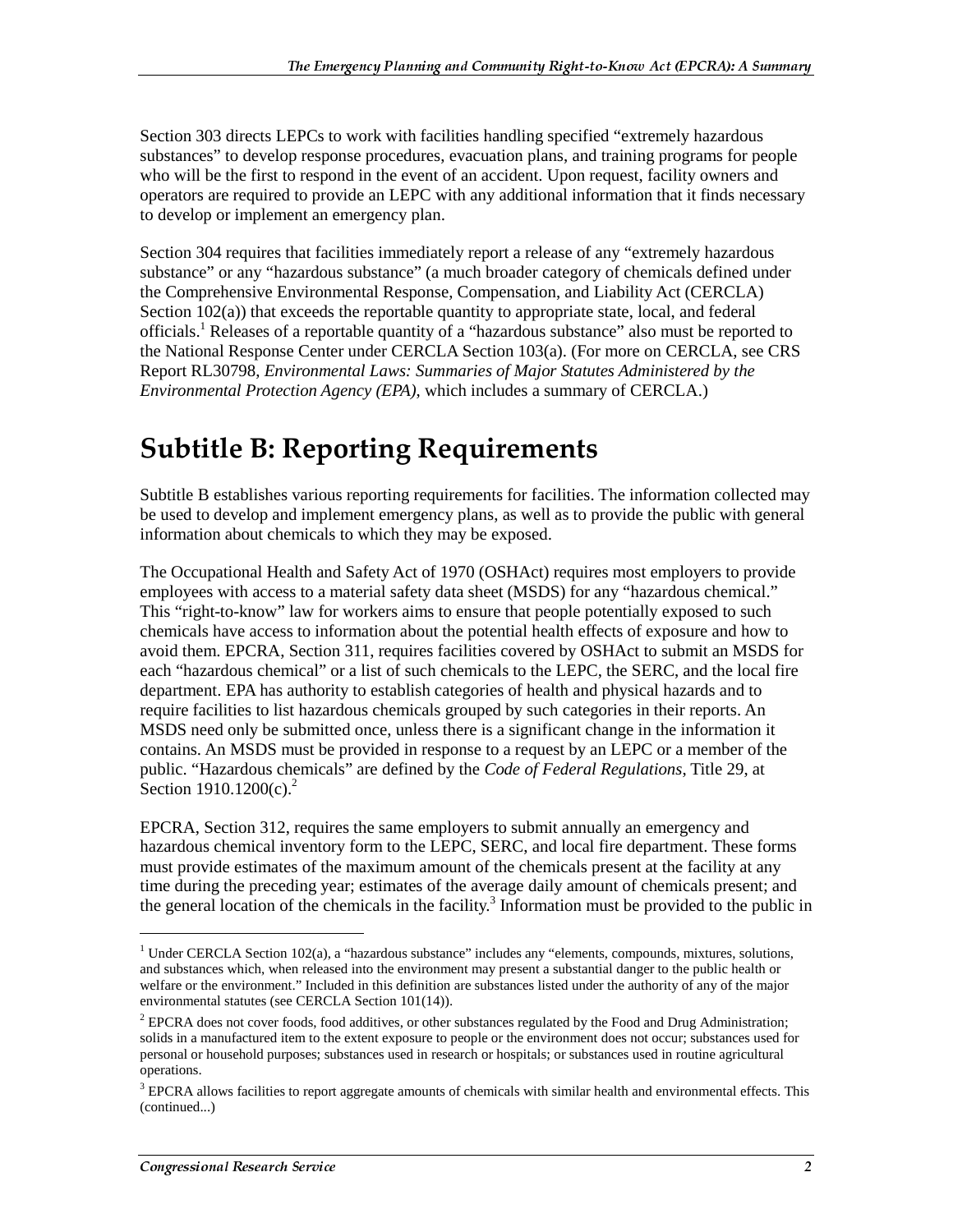response to a written request. EPA is authorized to establish threshold quantities for chemicals below which facilities are not required to report.

Section 313 mandates development of the Toxic Release Inventory (TRI), a computerized EPA database of "toxic chemical" releases to the environment by manufacturing facilities.<sup>4</sup> It requires manufacturing facilities that manufacture, use, or process "toxic chemicals" to report annually to EPA on the amounts of each chemical released to each environmental medium (air, land, or water) or transferred off-site. EPA makes TRI data available in "raw" and summarized forms to the general public. The public may obtain specific information (e.g., about a particular manufacturing facility) by submitting a request in writing to EPA. EPA distributes written and electronic, nationwide and state-by-state summaries of annual data. Raw data and summaries also are available over the Internet.<sup>5</sup>

EPCRA, Section 313, generally requires a report to EPA and the state from each manufacturer with 10 or more employees and who either uses 10,000 pounds or manufactures or processes 25,000 pounds of any "toxic chemical" during the reporting year. However, EPA may adjust (and has adjusted in the past) these thresholds for classes of chemicals or categories of facilities.

EPCRA enumerates the following data reporting requirements for each covered chemical present at each covered facility:<sup>6</sup>

- whether it is manufactured, processed, or otherwise used, and the general category of use;
- the maximum amount present at each location during the previous year;
- treatment or disposal methods used; and
- amount released to the environment or transferred off-site for treatment or disposal.

EPCRA requires reporting by manufacturers, which the law defines as facilities in Standard Industrial Classification codes 20 through 39.<sup>7</sup> The law authorized EPA to expand reporting requirements to additional industries. EPA promulgated a rule May 1, 1997, requiring reports on toxic releases from seven additional industrial categories, including some metal mining, coal

 $\overline{a}$ 

<sup>(...</sup>continued)

is called "Tier I" information. However, chemical-specific information ("Tier II") must be provided on request (under certain conditions) to an SERC, LEPC, fire department, or the public.

<sup>&</sup>lt;sup>4</sup> "Toxic chemicals" are substances that may sicken people who are exposed to them in relatively small amounts by eating, drinking, or breathing, or through skin absorption. The term "hazardous substance" is broader, including toxic chemicals, but also substances that are explosive, flammable, corrosive, or otherwise harmful.

<sup>&</sup>lt;sup>5</sup> See, for example, EPA's Envirofacts, TOXNET operated by the National Library of Medicine, or Right-to-Know Net, provided by OMB Watch: respectively, http://www.epa.gov/enviro/html/toxic\_releases.html, visited November 17, 2008; http://toxnet.nlm.nih.gov/cgi-bin/sis/htmlgen?TRI, visited November 17, 2008; and http://www.rtknet.org/, visited November 17, 2008.

<sup>&</sup>lt;sup>6</sup> Congress added data submission requirements for manufacturers and processors of toxic substances when it enacted the Pollution Prevention Act of 1990.

<sup>7</sup> Standard Industrial Codes were changed to North American Industry Classification System codes on March 21, 2003 (66 *Federal Register* 13872-13887).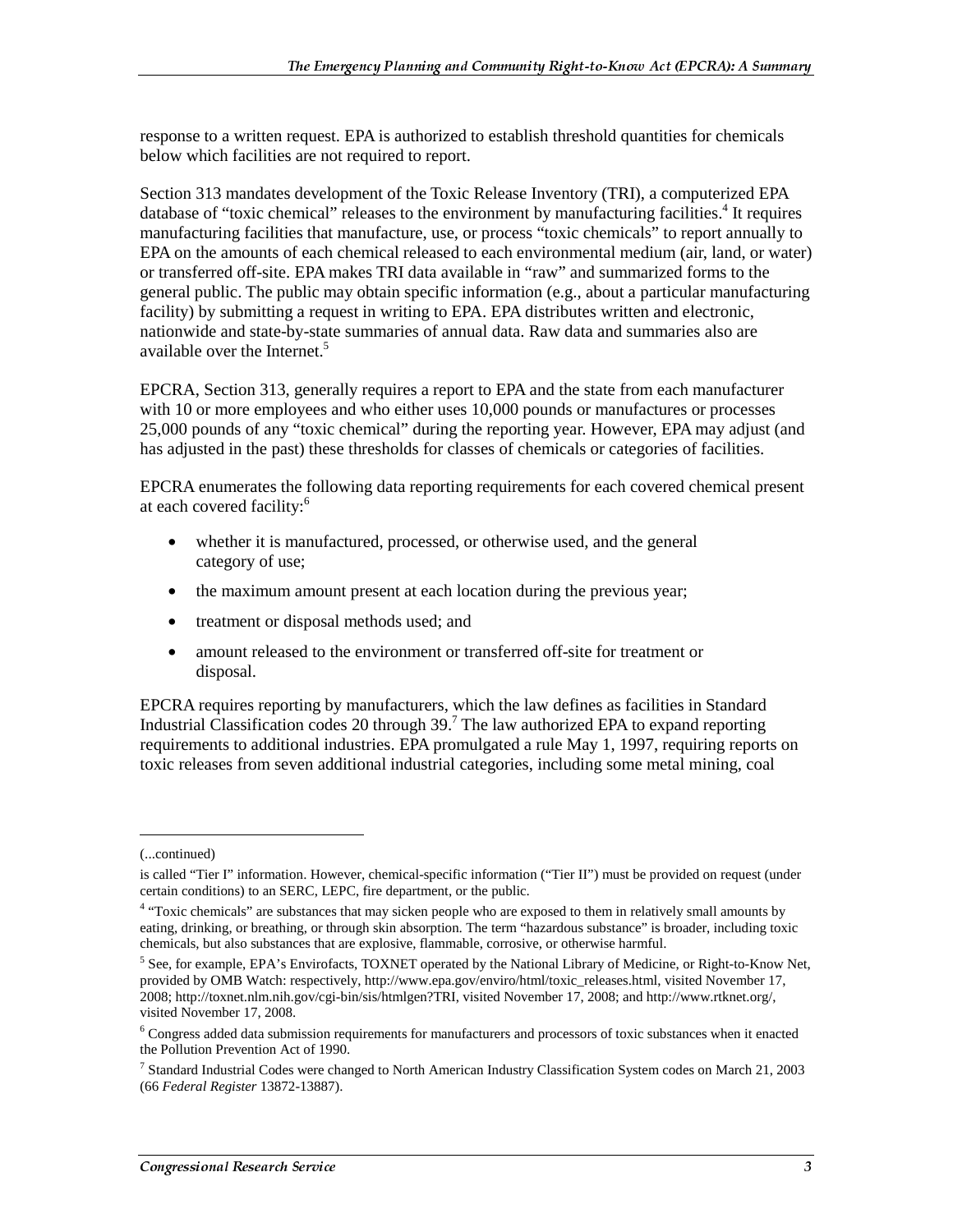mining, commercial electric utilities, petroleum bulk terminals, chemical wholesalers, and solvent recovery facilities (62 *Federal Register* 23834).8

The original statute specified 313 "toxic chemicals" or categories of chemicals for which reporting was required, but EPCRA gave EPA authority to add or delete chemicals from the list either on its own initiative, or in response to citizen petitions. EPA has removed more than 15 and added roughly 350 chemicals (or categories) to the original list. The listing criteria specified in Section 313(d)(2) authorize EPA to add a chemical when it is "known to cause or can reasonably be anticipated to cause" the following:

- "significant adverse acute human health effects at concentration levels that are reasonably likely to exist beyond facility site boundaries as a result of continuous, or frequently recurring, releases";
- in humans—cancer, birth defects, or serious or irreversible chronic health effects; or
- "because of—i) its toxicity, ii) its toxicity and persistence in the environment, or iii) its toxicity and tendency to bioaccumulate in the environment, a significant adverse effect on the environment of sufficient seriousness, in the judgment of the Administrator, to warrant reporting under this Section."

### Subtitle C: General Provisions

Subtitle C contains various general provisions, definitions, and authorizations.

### **Trade Secrets**

Section 322 authorizes reporting facilities to withhold the identity of a chemical if it is a trade secret, and they follow procedures established by EPA.

#### **Information for Health Professionals**

Special provisions are made in Section 323 for informing health professionals of a chemical identity that has been withheld to protect confidential business information, if the information is needed to diagnose or treat a person exposed to the chemical.

#### **Right to Know**

j

Section 324 directs EPA, governors, SERCs, and LEPCs to make emergency response plans, MSDSs, lists of chemicals, inventory forms, toxic chemical release forms, and follow-up emergency notices available to the general public.

<sup>&</sup>lt;sup>8</sup> Current regulations promulgated under EPCRA may be found at Title 40 in the Code of Federal Regulations, Part 372.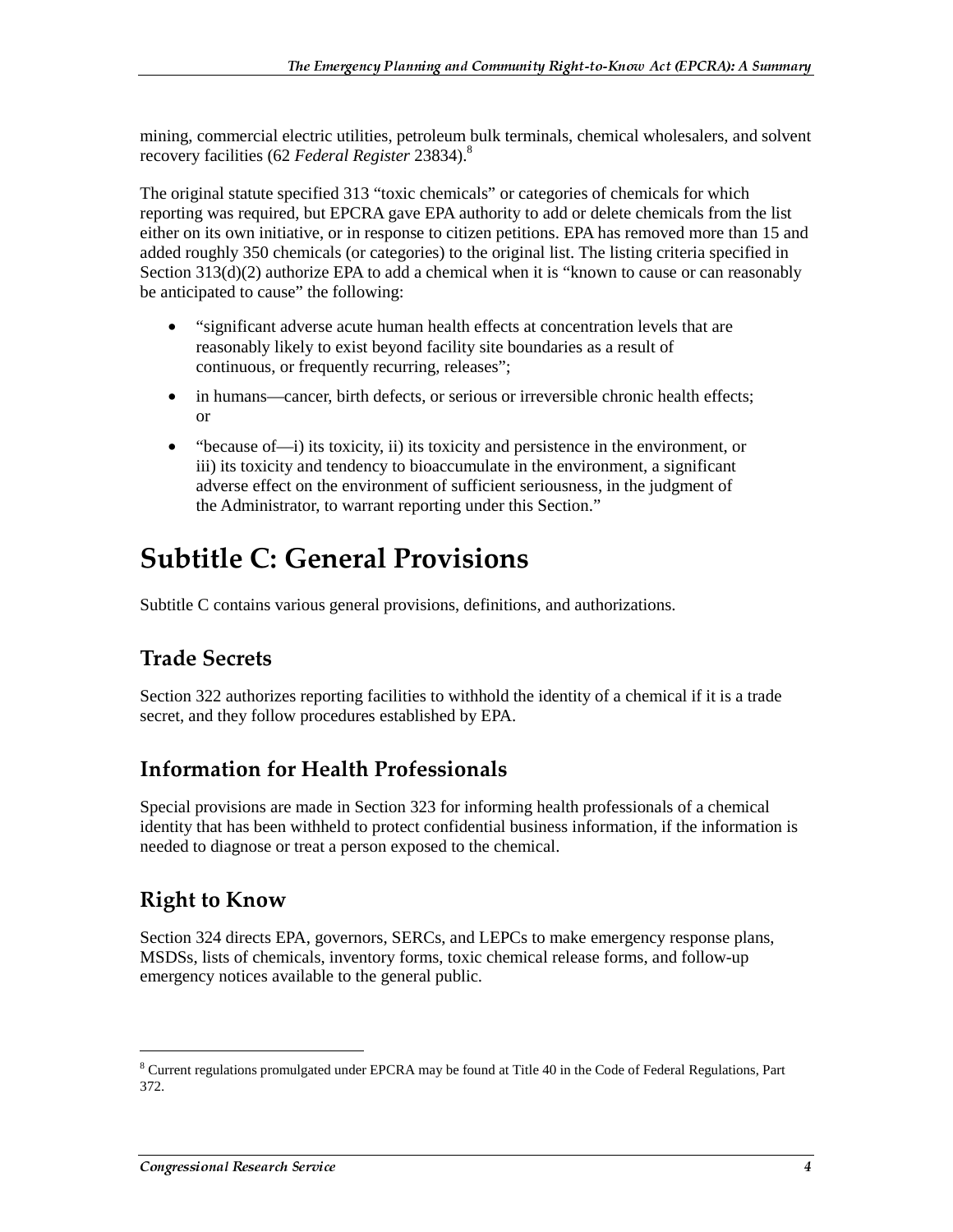#### Enforcement

Section 325 establishes civil, administrative, and criminal penalties for noncompliance with mandatory provisions of the act. Citizens are given the authority to bring civil action against a facility, EPA, a governor, or an SERC by Section 326.

### **Chemical Transport**

Chemicals being transported or stored incident to transport are not subject to EPCRA requirements, according to Section 327.

### Other Provisions

Section 328 authorizes EPA to issue regulations. Definitions are provided in Section 329. Section 330 authorizes to be appropriated "such sums as may be necessary" to carry out this title.

### Selected References

Gray, Peter L. *EPCRA: Emergency Planning and Community Right-to-Know Act.* Basic Practice Series. Chicago, IL, ABA Publishing, 2002. 156 p.

U.S. Environmental Protection Agency, Office of Pollution Prevention and Toxics. *2006 Toxics Release Inventory: Public Data Release*. Washington, DC, 2008. Available at http://www.epa.gov/ triinter/tridata/tri06/index.htm, visited November 17, 2008.

Wolf, Sidney M. 1996. "Fear and Loathing about the Public Right To Know: The Surprising Success of the Emergency Planning and Community Right-to-Know Act." *Journal of Land Use & Environmental Law*, v. 11, n. 2, pp. 217-325.

| Table 1. Major U.S. Code Sections: Emergency Planning and Community |
|---------------------------------------------------------------------|
| <b>Right-to-Know Act</b>                                            |

| 42 U.S.C.        | <b>Section Title</b>                                                            | <b>Emergency Planning</b><br>and Community<br>Right-to-Know Act,<br>P.L. 99-499, Title III |
|------------------|---------------------------------------------------------------------------------|--------------------------------------------------------------------------------------------|
| Subchapter<br>Ι. | <b>Emergency Planning and Notification</b>                                      | Subtitle A                                                                                 |
| TT00 L           | Establishment of state commissions, planning<br>districts, and local committees | Sec. 30 l                                                                                  |
| 11002            | Substances and facilities covered and<br>notification                           | Sec. 302                                                                                   |
| 11003            | Comprehensive emergency response plans                                          | Sec. 303                                                                                   |
| 1004             | Emergency notification                                                          | Sec. 304                                                                                   |
| l I 005          | Emergency training and review of emergency                                      | Sec. 305                                                                                   |